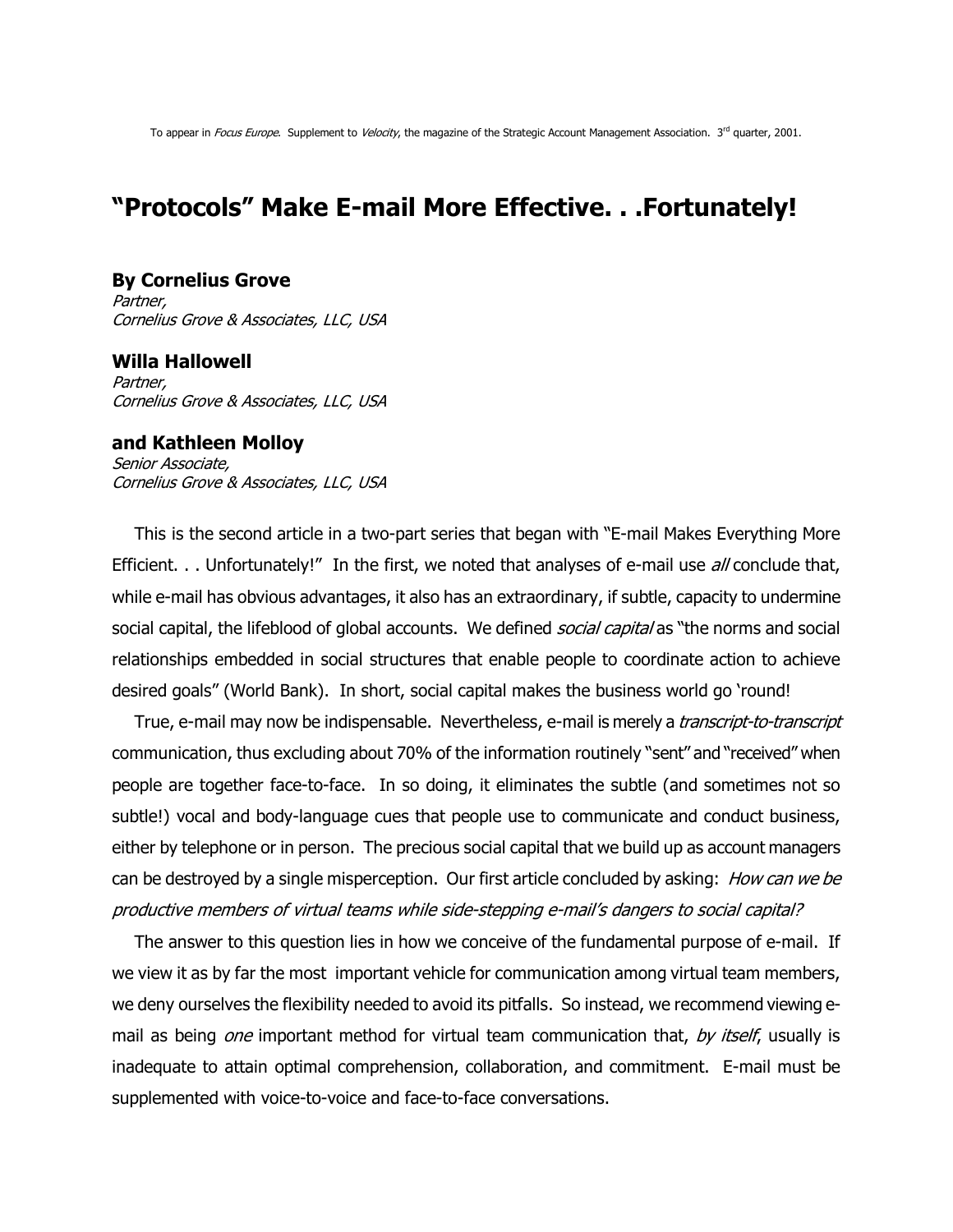## Three Possible Modes of Communication

For the purpose of this article, let's assume that, here at the beginning of the  $21^{st}$  century, there are three basic modes of human communication:

- (1) **face-to-face:**  $a$ // channels of human communication are open so that subtly nuanced clues are available, potentially, for interpretation by each participant's emotional intelligence;
- (2) voice-to-voice: the *verbal* (in effect, transcript-to-transcript) and *vocal* channels are open so that *some* of the subtly nuanced clues are potentially available for interpretation; and
- (3) **transcript-to-transcript:** only the *verbal* channel is open, with the result that virtually none of the subtly nuanced clues are available for interpretation. We are concerned here with e-mails, but typed faxes and letters (in the "post," remember?) qualify as well.

We distinguish between *vocal* and *verbal*. "Vocal" pertains to the voice and comprises the many characteristics of voices (softness, tenseness, etc.) that, without reference to words, convey meanings. "Verbal" pertains exclusively and narrowly to spoken or written words: the transcript.

 As global business people, we constantly need to communicate with others at a distance. Our challenge is to pause briefly, situation by situation, in order to make judicious choices among these three modes. Certainly, the personal characteristics of the involved individual(s) can affect our choices. For now, however, we'd like to set aside personal differences and focus instead on the characteristics of the overall situation and the message itself. That may sound like work, but we are about to show you how to make it efficient and effective work.

### Factors Affecting the Choice of Communication Mode

Two factors need to be taken into account when making a judicious choice in any given communication situation.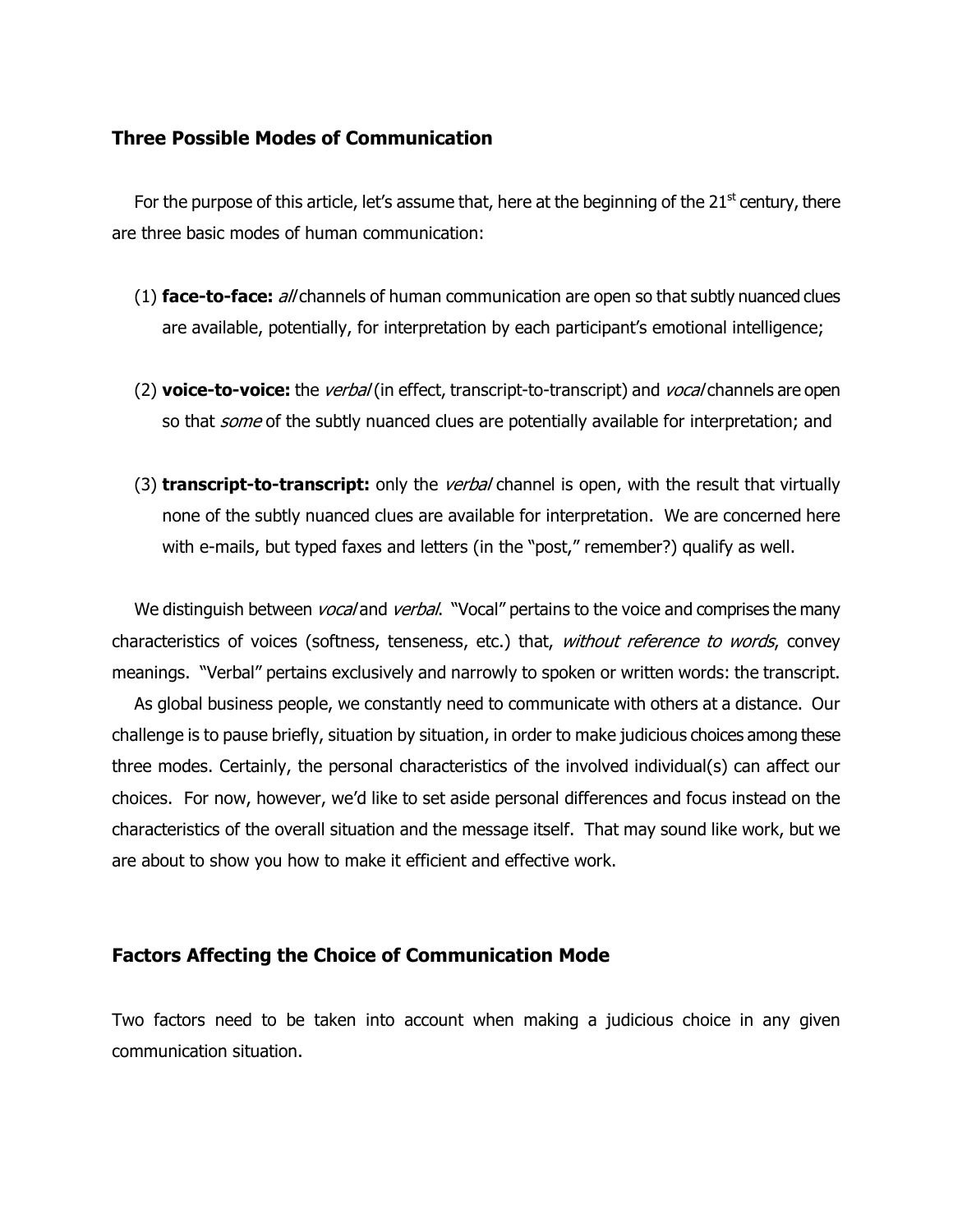- $(1)$  The importance of social presence. The questions are: To what extent would it be advantageous for this communication to have thoroughly human qualities such as warmth, urgency, confidentiality, liveliness, sincerity, gravity, lightheartedness, intimacy, and the like? And would it be advantageous for the communication to be characterized by spontaneous, continuous, back-and-forth exchange of ideas? If you reply that concern for these things is not cost-effective, we reply that the second word in "cost-effective" is effective. Effectiveness in business is about effectiveness with human beings.
- (2) The importance of information richness. The questions are: To what extent would this communication be better understood if it included *many* information types such as words, numbers, charts, graphs, images, and audio (and even perhaps things perceived by taste, touch, or smell)? And – note that the following overlaps with "social presence" – would the communication be better understood if it were embedded in *contextual* communication including things available only environmentally, nonverbally, and/or in the social situation?

Here is a graph depicting the appropriateness of the different communication modes within the context of these two important factors:



Figure 1. Communication Mode Considerations: Likely outcomes when the factors to consider are the importance of social presence and the importance of information richness.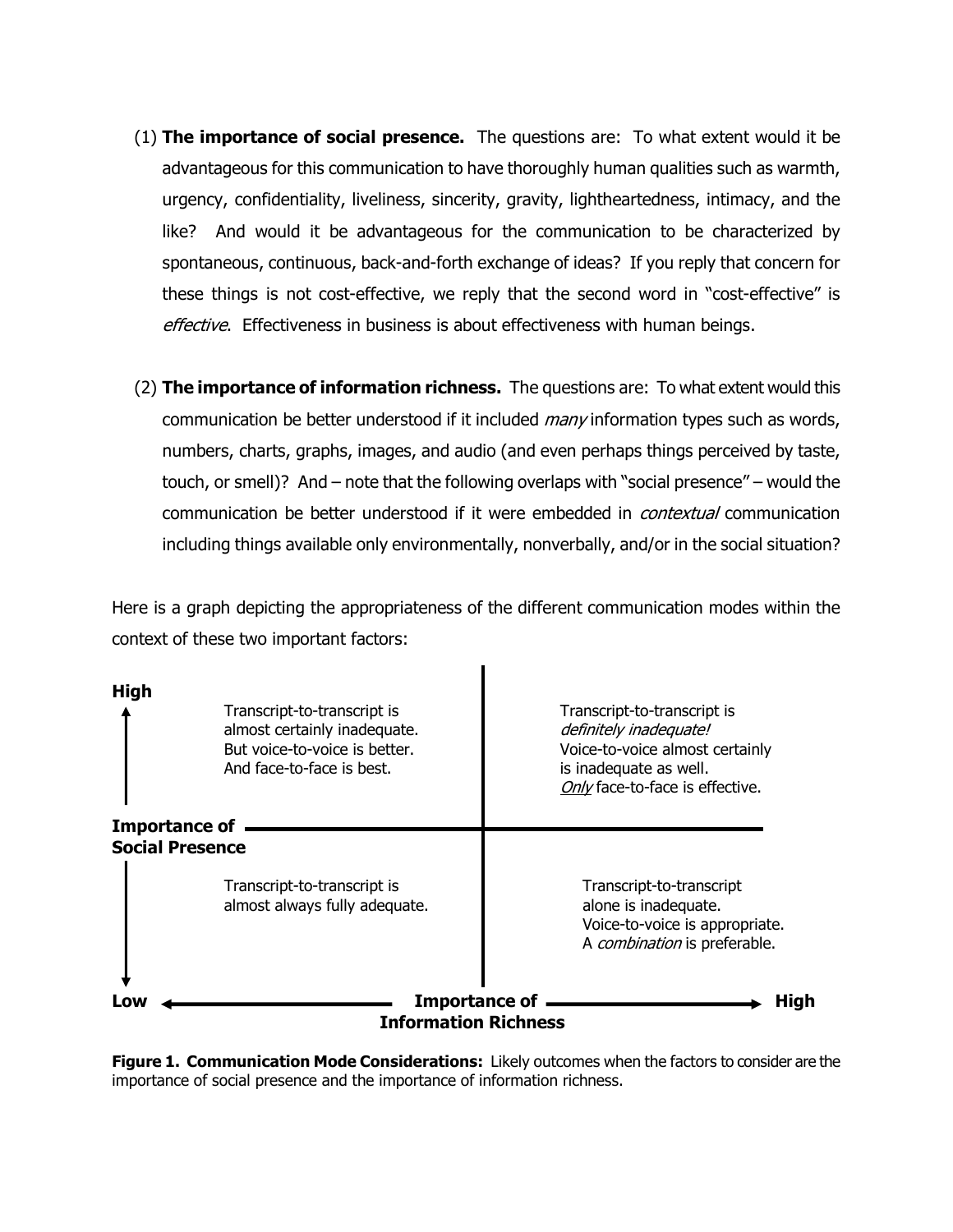### Developing a Communications Protocol

We come finally to the development of a communications "protocol," as promised in our title. We are using "protocol" as one possible word to designate a thoughtfully and *uniquely* developed set of written guidelines for a *specific* team's use of transcript-to-transcript (e-mail, fax, etc.), voice-to-voice (telephone), and face-to-face communication modes. We italicize "unique" and "specific" here because we are convinced that the only way for a communications protocol to be effective is for it to be developed and periodically revised by the group that is actually using it. (We are not discussing videoconferences because the brevity of this article precludes a discussion of where, exactly, they belong on the continuum between voice-to-voice and face-to-face; available evidence is suggesting that videoconferencing is *not* the equivalent of face-to-face.)

- (1) Identify the range of communication situations for your team. These may include welcoming new members, generating ideas, transmitting data, laying plans, solving problems, persuading others, reaching decisions, receiving instructions, giving feedback, dealing with conflicts. . . . You probably have your own mental list by now!
- (2) Match your communications situations to the matrix above. Spend time with your team discussing how to attain optimal long-term results as you exchange information in each type of situation. ("Optimal long-term results" focuses not on momentary efficiency, but rather on team effectiveness and productivity.) How much social presence and information richness does each communication situation require?
- (3) For each item, identify which mode(s) are preferable. . .and which are *not* **allowable.** For each type of situation identified, determine which communication mode is indispensable (if any), which is adequate, and which should *never* by used. This requires your team to identify the intended optimal results, analyze the situations, and think through the processes.

Let's take an easy example: *dealing with conflicts*. Most people realize that if you're dealing with a conflict, especially an interpersonal one (rather than a technical one), it's a very good idea to *not* use transcript-to-transcript and, if practical, to pass up voice-to-voice in favor of face-to